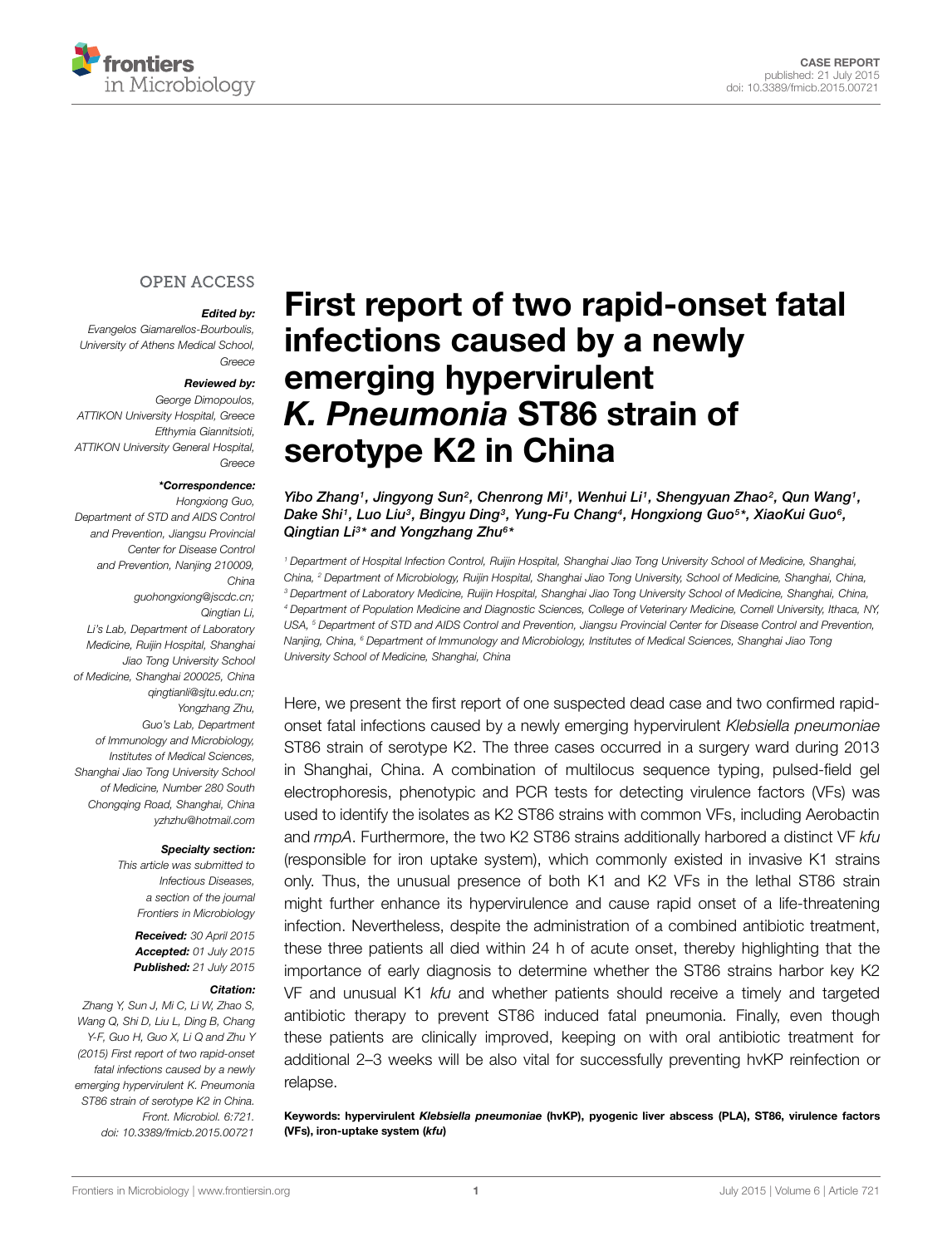## Introduction

Here, we report that one suspected dead case and two confirmed, rapid onset and fatal infections caused by a *Klebsiella pneumoniae* ST86 strain occurred in a three-bed surgery ward of a university hospital with 1,800 beds and 40,000 annual admissions in Shanghai, China in 2013 (See **[Figure 1](#page-2-0)**).

The first suspected patient, a 64-year-old male, after resuscitation from acute recurrent myocardial infarction, was sent to the surgery ward at 3 PM, on May 31th. In addition, the patient has the following diseases: coronary atherosclerotic heart disease, cerebral infarction, hypertension, type 2 diabete, and hyperlipoidemia. Since June 1st, the patient was initially treated empirically with moxifloxacin (400 mg daily) and gradually improved. At that time, the WBC count was  $9.10 \times 10^9$ /L with 64.3% granulocytes and 20.7% lymphocytes. However, on June 4th, his WBC count increased to 9.59  $\times$  10<sup>9</sup>/L with unusual 82.0% granulocytes and 8.1% lymphocytes, accompanied by a high temperature, breathing difficulty, and brick red foamy blood sputum, and followed by respiratory distress syndrome. Immediately, the patient was transferred into an intensive care unit (ICU) and died at 4 AM, on June 5th. Since samples were not collected as a result of the patient's sudden death, this case was listed as a suspected case and potential source of infection only.

The second patient, a 72-year-old male, was admitted due to chordae tendineae of mitral valve and mitral incompetence on May 16th. At the beginning of admission, the patient showed clear breathing sounds, but no cough, expectoration, and wheezing sound. On May 29th, the patient recovered well in the ICU and was transferred to the same surgery ward. Until August 4th, the chest wound of the patient still didn't heal well and followed by the exudates containing plenty of thick, tan-black colored secretion. The WBC count was  $12.91 \times 10^9$ /L with 85.9% granulocytes and 7.9% lymphocytes. However, microbiological culture of tan-black colored secretion was negative. At 1 AM on June 8th, the patient's body temperature suddenly increased to 39.2◦C, accompanied by chest tightness, shortness of breath, coarse breath sounds, brick red foamy blood sputum, expectoration and wheezing as well as coarse rales. At that time, the WBC count decreased to 8.48  $\times$  10<sup>9</sup>/L with 91.0% granulocytes and 4.7% lymphocytes. Subsequently, the patient was transferred into the ICU and immediately treated with linezolid and cefoperazone/sulbactam. However, his condition deteriorated late at night on June 8th and he eventually died from multiple organ failure caused by severe pneumonia and septic shock at 1:30 AM, June 9th. A routine microbiological culture of blood sample remained negative. However, a *K. pneumoniae* strain *Kp523* from a sputum sample was isolated.

The third patient, a 74-year-old male, having a long disease history of ischemic cardiomyopathy and old myocardial infarction, was the first one admitted to the ward on April 18th, because of the unsuccessful percutaneous coronary intervention, and daily treated with moxifloxacin (400 mg daily). However, on the night of May 25th, some unexpected symptoms, including chest tightness and shortness of breath, suddenly appeared for large effusions in right pleural and resulted in a restrictive ventilatory dysfunction. And the WBC count was  $15.8 \times 10^9$ /L with 93.8% granulocytes and 3.8% lymphocytes. After discharging more than 1,100 ml dark-red colored effusions in right pleural, the patient condition obviously improved. And microbiological culture of the pleural effusion sample was still negative. Until June 3rd, the patient had almost completely recovered with most parameters of routine blood tests being near normal  $(6.3 \times 10^9)$ L WBC with 71.3% granulocytes and 16.0% lymphocytes). Thus antibiotic treatment was stopped. Unexpectedly, at 10:40 PM, on June 8th, the patient experienced acute pneumonia including high temperature (39.0◦C), red foamy bloody sputum, breathing difficulty and low oxygen saturation, immediately followed by respiratory distress syndrome. The patient was rapidly transferred to the ICU. At 9 PM on June 9th, despite combination therapy of ganciclovir, imipenem/cilastatin, tigecycline, and hemofiltration, the patient deteriorated and finally died of multiple organ failure caused by severe pneumonia and septic shock at 11:45 PM, June 10th. Subsequent routine microbiological culture of blood sample successfully isolated *K. pneumoniae* strain named *Kp562*.

The protocol for this study was approved by Ethics Committee of Ruijin Hospital, Shanghai JiaoTong University School of Medicine. The combination of routine PFGE and MLST typing revealed that the two isolates shared highly similar PFGE profiles as *K. pneumoniae* ST86 (**[Figure 2A](#page-2-1)**). Via PCR targeting *wzx* gene of capsule serovar K1, K2,[\(Yu et al.](#page-4-0), [2008](#page-4-0)) and aerobactin, *allS*, *kfu*, *magA,* and *rmpA* [\(Lin et al., 2014](#page-4-1)). The detailed PCR conditions listed in Supplementary Table S1. The two strains were confirmed as serotype K2 and Aerobactin-*kfu-rmpA* positive but *magA-allS* negative (**[Figure 2B](#page-2-1)**). The two isolates grew as positive hypermucoviscous phenotype (HV) with a mucoviscous string *>* 5 mm in length from the colony on the blood agar plate (**[Figure 2C](#page-2-1)**). Moreover, except nitrofurantoin and ampicillin, the two isolates exhibited susceptibility to the other 16 antimicrobial agents including ampicillin/sulbactam, piperacillin/tazobactam, cefazolin, cefotetan, ceftazidime, ceftriaxone, cefepime, aztreonam, ertapenem, imipenem, amikacin, gentamicin, tobramycin, ciprofloxacin, levofloxacin, and trimethoprim/sulfamethoxazole using Vitek 2 automated system (BioMérieux, St Louis, MO, USA) according the Clinical and Laboratory Studies Institute guidelines (CLSI2013).

## Background

During the previous decades, infections due to *K. pneumoniae* have primarily been attributed to classic *K. pneumoniae* (cKP) strains. However, since the first hypervirulent *K. pneumoniae* (hvKP) strain causing distinct pyogenic liver abscess (PLA) were reported in Taiwan in 1986, the new phenotypic hvKP strains have been increasingly common worldwide [\(Shon et al.](#page-4-2), [2013\)](#page-4-2). Compared to the cKP strains, the unique clinical features of the hvKP strains are their ability to cause life-threatening community-acquired invasive infections [\(Shon et al., 2013\)](#page-4-2). The invasive nature of the hvKP strains has been associated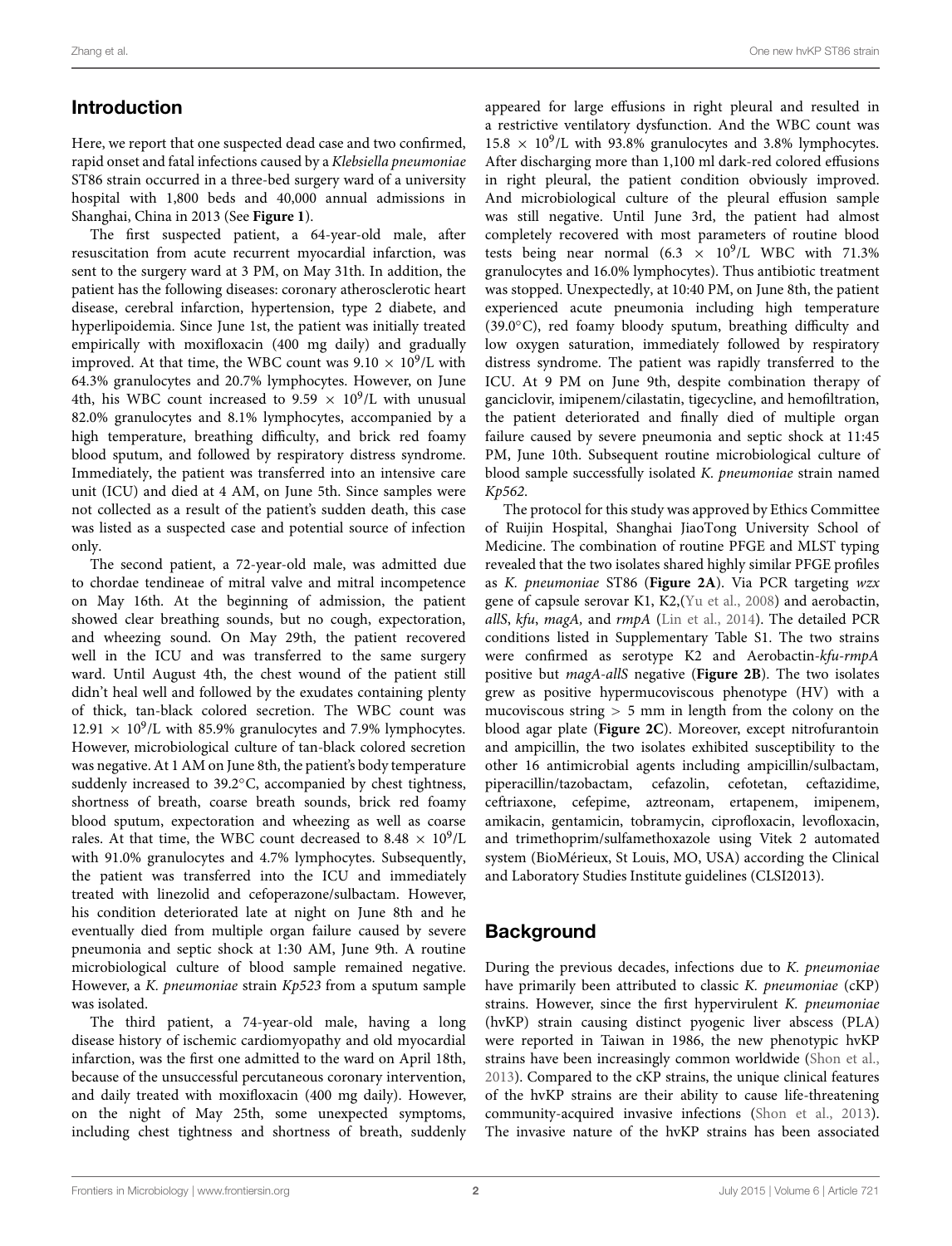

<span id="page-2-0"></span>

<span id="page-2-1"></span>with multiple virulence factors (VFs), including K2-specific regulator of mucoid phenotype A gene (*rmpA*), and K1-specific mucoviscosity-associated gene A (*magA*), iron-uptake system (*kfu*) and HTH-type transcriptional activator (*allS*), [\(Yu et al.,](#page-4-0) [2008](#page-4-0)).

In 2011, one report in France indicated that two hypervirulent K2 ST86 strains were more virulent than those of K1 ST23 strains [\(Decre et al.](#page-4-3), [2011\)](#page-4-3). Actually, in 1991, the first ST86 strain-CG43 caus[ing severe bacteremia and PLA was reported in Taiwan \(](#page-4-2)Shon et al., [2013\)](#page-4-2). Recently, two hypervirulent K2 ST86 strains have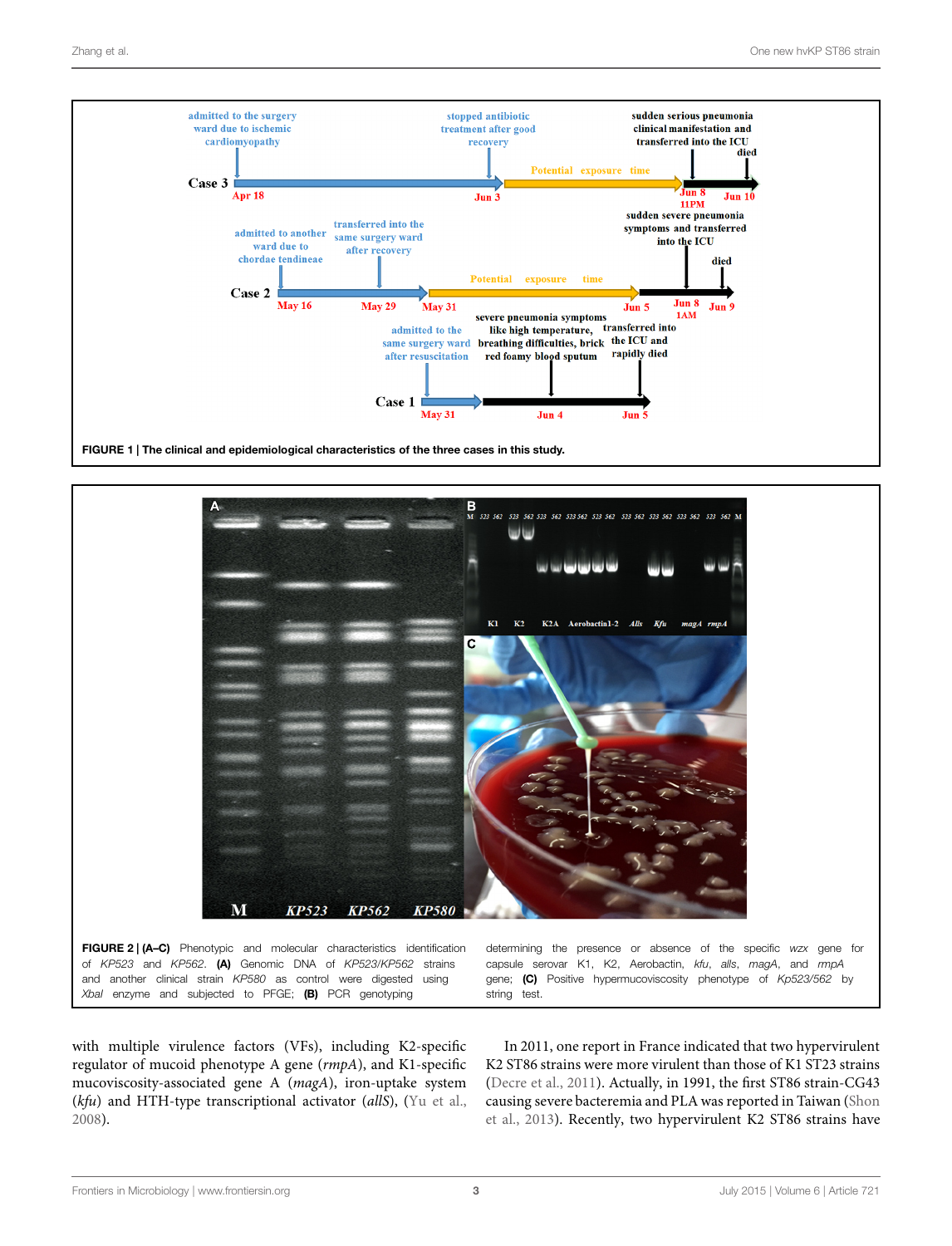been reported including strain hvKP1 isolated from a 24-yearold Vietnamese male in New York, which caused a unique PLA ac[companied by a metastatic spread to the spleen \(](#page-4-4)Russo and Gill, [2013](#page-4-4)), while another strain, isolated in South Korea, caused severe bacteraemic infection [\(Jung et al.](#page-4-5), [2013\)](#page-4-5). Currently, ST86 isolated from five PLA cases throughout Taiwan, Hong Kong, and Singapore have been reported [\(Lin et al., 2014](#page-4-1)). Here, this is the first report of hvKP ST86 strains causing one suspected and two confirmed fatal cases in one surgery ward in China.

## **Discussion**

So far, compared to major ST23 of K1, not much has been studies about ST86 strains. In the present study, we have experimentally confirmed the presence of the pivotal VFs closely associated with PLA or hypermucoviscosity phenotype. In the present study, the more distinct difference of the ST86 strains than other K2 strains is the additional presence of *kfu* gene exclusively in our strains. To date, most reported ST86 strains have possessed a HV, *rmpA*, and PLA phenotype but no *kfu*. For example, two recently published studies described that all of the seven hvKP ST86 strains from France, USA, and Taiwan and 11 ST86 strains from Hong Kong, Singapore, and Taiwan, harbored no *kfu* [gene](#page-4-1) [\(Suzanne et al.](#page-4-6)[,](#page-4-1) [2013](#page-4-6)[;](#page-4-1) Lin et al., [2014](#page-4-1)). However, the two *Kp523/562* strains exhibited HV and unique K2-Aerobactin*-kfu-rmpA* positive phenotypes, yet no PLA. This may be associated with the rapid, acute onset of disease caused by hypervirulence of ST86 strains; the patients were dead before PLA occurred. Furthermore, the HV-Aerobactin-*rmpA* positive strains of *K. pneumoniae* had previously been shown to be highly lethal to mice and were more virulent than HV-Aerobactin-*rmpA* negative strains [\(Yu et al.](#page-4-0), [2008\)](#page-4-0). It was well-known that the K1 PLA strains carried *kfu* gene involved in human liver abscesses and metastatic spread infections, though this was generally absent in K2 strains; probably making the K1 strains significantly more prevalent than K2 [\(Yu et al.](#page-4-0), [2008](#page-4-0)). Therefore, the acquisition of *kfu* gene by the *Kp523/562* strains might further enhance their hypervirulence [\(Ito et al., 2015](#page-4-7)). In fact, it was recently found that certain K2 strains from other minor ST types, like ST375 and ST380, also possessed the *kfu* gene, reflecting that the presence of *kfu* gene might be closely associated with different genetic background or geographic origin among serotype K2 strains [\(Lin et al., 2014](#page-4-1)). It is unknown how K2 strains might obtain the *kfu* gene from K1 strains. Although virulence plasmid acquisition is one of major mechanisms acquiring new gene for hvKP strains, however, as a chromosomal virulence gene, the acquisition of *kfu* gene in K2 strains might occur via horizontal gene transfer mediated by bacteriophage or transposons. Whole genome sequencing of the two strains and comprehensively comparing them with other hvKP strains to further investigate the detailed mechanism of

the acquirement of *kfu* in K2 ST86 strain is warrant in the near future.

Another important clinical characteristic of the hvKP ST86 strains is the high mortality rates likely due to their increased hypervirulence. Based on these findings above, among all of the 12 ST86-infected cases with detailed clinical information, ST86 strains totally caused five fatal infections, seven severe PLA, and one bacteraemic infection. It seems that mortality rate (41.6%, 5/12) caused by ST86 was obviously higher than that of other hypermucoviscositic strains, such as 7.3% in Canada, [\(Peirano et al., 2013\)](#page-4-8), 3.0 and 31% in Taiwan [\(Ko et al., 2002](#page-4-9); [Ku et al., 2008](#page-4-10)). The significant mortality rate might be primary due to availability of very limited data reporting the prevalence and characteristics of ST86 worldwide.

On the other hand, despite the high prevalence of ST86 accounting for 46% PLA cases in other Asia countries/regions [\(Lin et al., 2014](#page-4-1)), there have only been two recent reports which concluded that only two out of 84 PLA-causing strains were ST86 strains in China. This suggests that both severe onset and rapid death were caused by its hypervirulence without PLA and that the prevalence of ST86 infection in China could be greatly underestimated [\(Li et al.](#page-4-11), [2014;](#page-4-11) [Liu et al., 2014](#page-4-12)).

# Concluding Remarks

In this study, for the first time, unusual VF profiles correlating with the hypervirulence of ST86 strain causing two rapid-onset fatal infections were identified. However, regarding very little data of ST86 presently available, thus further molecular and epidemiological characterization studies should be performed to reveal the distribution and clinical importance of the unusual virulence factor profiles of hvKP ST86 strains originating from different geographic regions or countries outside Asia. Based on our finding, despite antibiotic therapy after acute onset, all of the two confirmed and one suspected patients rapidly deteriorated and eventually died. Therefore, combined application of MLST and VF detection implemented immediately to confirm the presence of hvKP ST86 strains should be crucially important for the doctor to early treat the patients with antibiotics if they carry the ST86 strains with Aerobactin-*kfu*-*rmpA* phenotype, even they don't have any clinical signs of this disease at that time. Moreover, when these patients have been clinically improved, keeping on with oral antibiotic treatment for additional 2–3 weeks will be also vital for successfully preventing reinfection or relapse of hvKP strains.

# Supplementary Material

The Supplementary Material for this article can be found online at: [http://journal](http://journal.frontiersin.org/article/10.3389/fmicb.2015.00721)*.*frontiersin*.*org/article/10*.*3389/fmicb*.* 2015*.*[00721](http://journal.frontiersin.org/article/10.3389/fmicb.2015.00721)